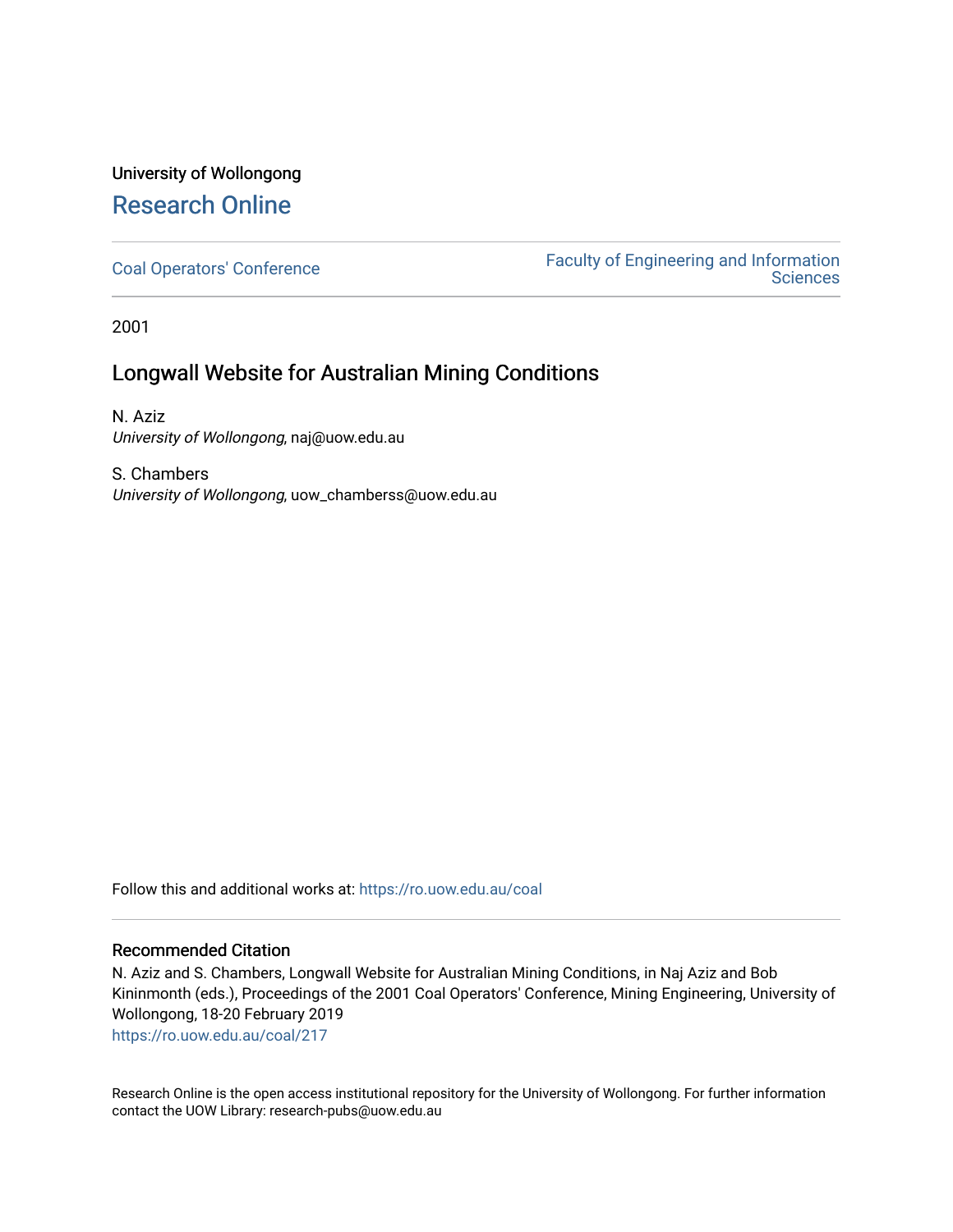# **LONGWALL WEBSITE FOR AUSTRALIAN MINING CONDITIONS**

**BY NI AZIZ AND S CHAMBERS**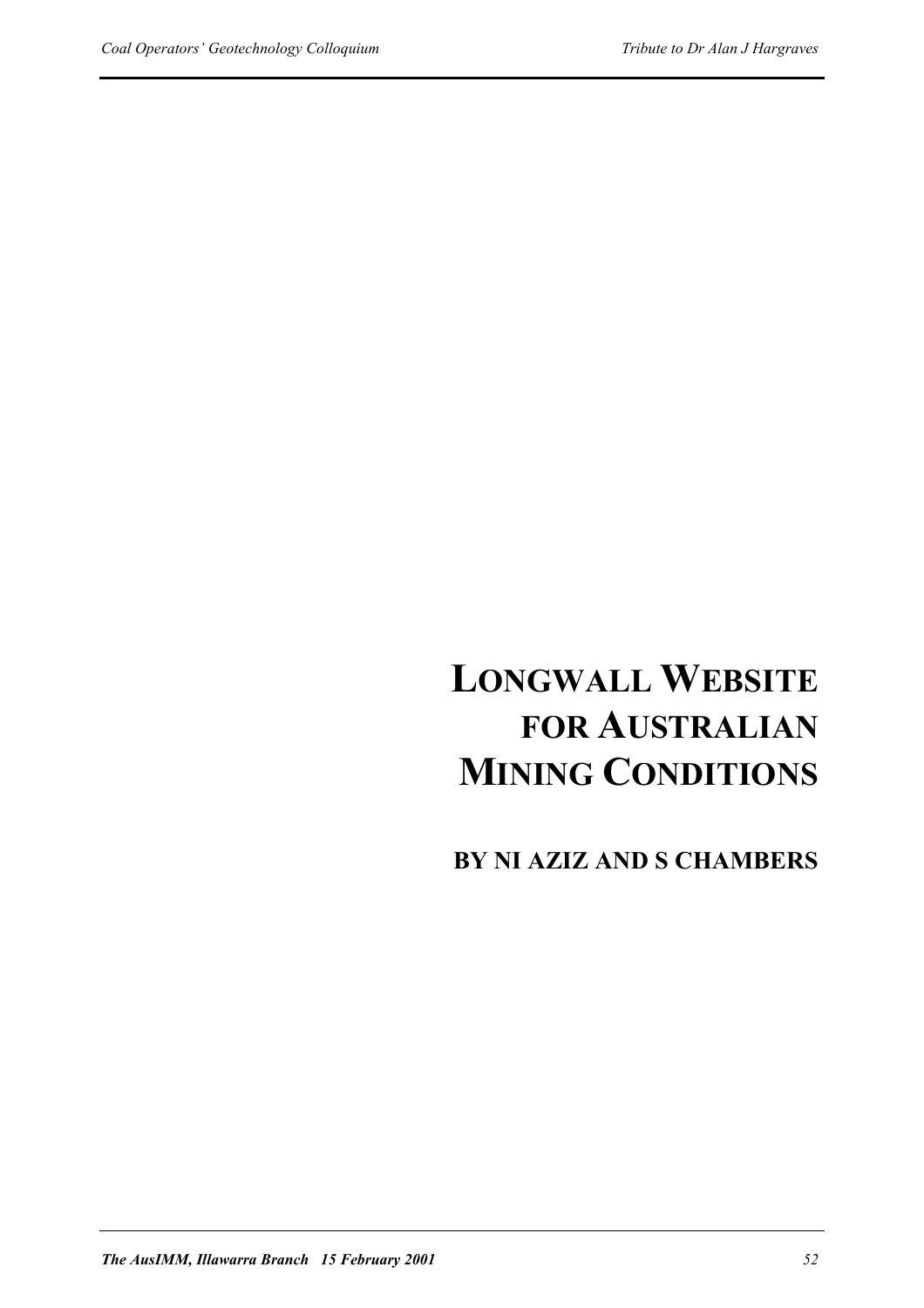## **LONGWALL WEBSITE FOR AUSTRALIAN MINING CONDITIONS**

#### **Najdat I Aziz and Stuart Chambers**

Associate Professor, Research Assistant University of Wollongong

ABSTRACT: The mining engineering course at the University of Wollongong is in the process of continuing restructuring to meet the challenges and changing demands on mining engineering education in Australia. An online interactive student resource on longwall mining has been developed at the University of Wollongong to supplement formal delivery of the subject material. The interactive website allows students to gain a deeper understanding of longwall mining in their own time and at their own pace. The website had been circulated to students and various industry quarters seeking their comments and advice for the future directions of this type of learning system. The comments received from the industry personnel were very encouraging. There was a general desire by various industry personnel to also use this website for industry training.

#### **INTRODUCTION**

All mining engineering institutions worldwide including those in Australia teach core mining subjects to undergraduate students. The techniques of mining are best demonstrated when formal lectures are supported by field visits and hands-on practical experience. Where active mine sites are in close proximity to tertiary institutions, this is not normally a problem. Unfortunately most mine sites nowadays are remotely located from universities and educational institutions offering mining programs. In recent years large group access to local mines has been less than convenient. This makes the learning of certain mining methods a difficult task for students. Conventional teaching methods include the static use of overheads and sometimes videos to explain simple operations to students. Concept of equipment sizes and three-dimensional visualisation of unit mining operations are not always easily grasped by students. As a consequence, an on-line student resource on longwall mining has been developed to:

- serve as a supplement to formal teaching of longwall mining to students enrolled in the subject of underground coal mining methods;
- gain a better understanding of longwall mining in each student's own time and pace;
- allow informal on-line interaction between students and lecturers by the incorporation of a self-assessment component into the package;
- keep abreast of latest information and technologies used in Australian mines since the website can easily be maintained;
- gain access to various statutory mining legislation's and laws as the website is linked to various government organisations and legislative bodies websites.

#### **PROJECT DEVELOPMENT**

A research assistant with mining engineering qualifications was recruited to develop the website. Reliance on a trained mining engineer was necessary in view of the nature of underground mining operations not being easily understood and visualised by others not trained in the discipline. Developing the website in-house provided an opportunity to master skills for future development of other sites as well as regular upgrading of the existing website. The initial introduction is to describe and illustrate the basic elements of longwall mining commencing with a basic definition of longwall mining and expanding to more complex issues related to the operation and problem solving associated with longwall mining. Accordingly, the structure of the developed website on longwall mining falls into the following components:

- a) general introduction to longwall mining;
- b) general design and layout of longwall mining;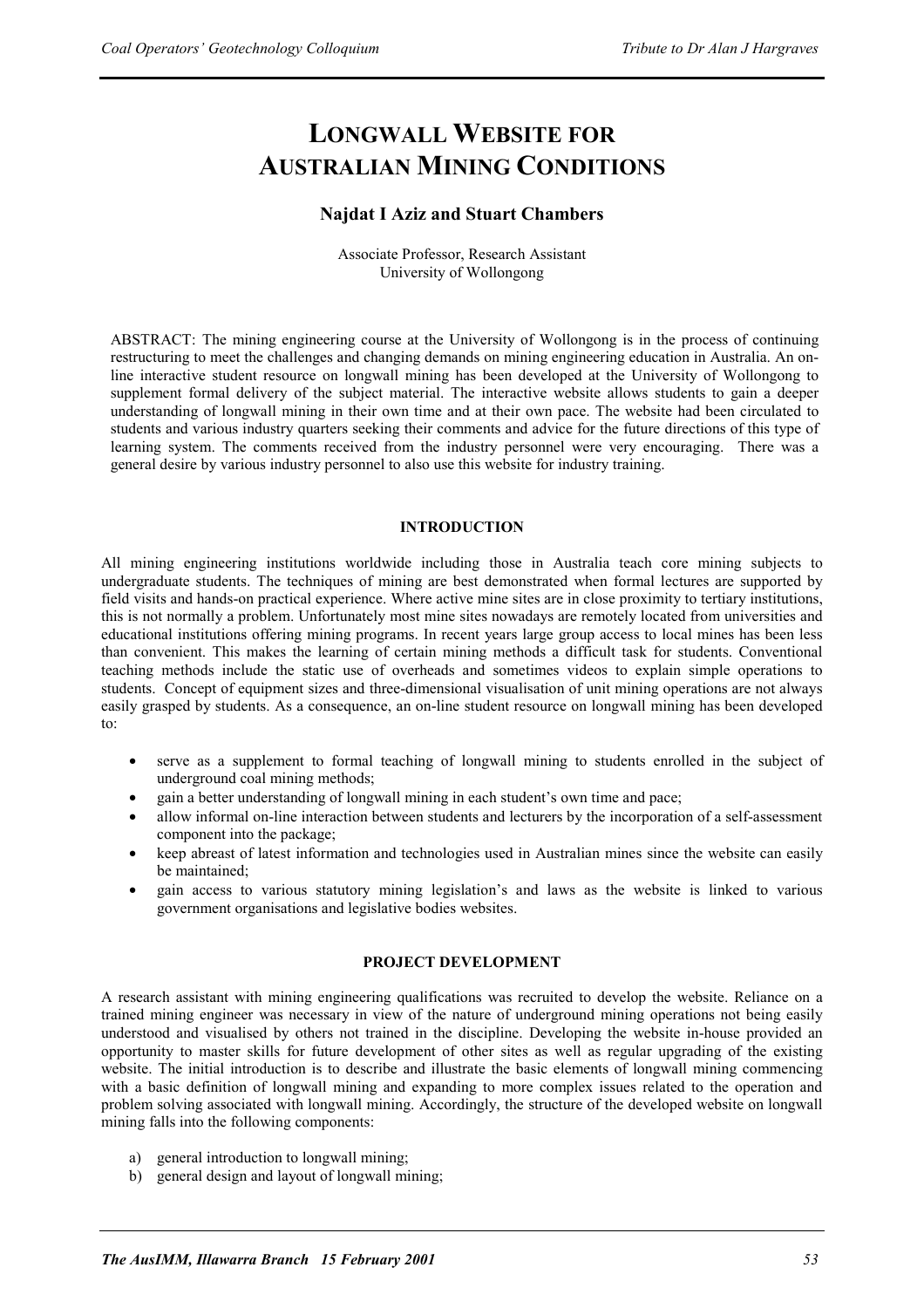- c) longwall mining machinery and equipment;
- d) ventilation and environmental aspects of longwall mining;
- e) geomechanics and ground control in longwall mining;
- f) longwall change over techniques;
- g) punch longwall mining;
- h) glossary of longwall mining terms and references;
- i) student and staff interaction.

The website was developed in the standard html format that is commonly used on the internet. Access to the site is via any internet browser (i.e. Netscape Navigator or Internet Explorer) and the URL of the website is http://www.uow.edu.au/eng/current/longwall/. One of the aims of this project is to present the information to the students in a user friendly and technically attractive style. The subject that this website was designed for is a very descriptive subject and students previously undertaking this subject have found it difficult to comprehend and imagine in comparison to a real field situation. The incorporation of various video footage on actual coal winning and equipment functioning has contributed significantly to student's better understanding of the subject.

#### **WEBSITE CONTENT**

The technical content of the website is based on class lecture notes of the academics involved in teaching the various longwall mining subject components. This is further supplemented with technical material from industry personnel in the field as well as specialist mining consultants. The reported case studies and the future ones to be incorporated will be supplied from mining personnel and expert industry consultants. Although the website is linked to various national and international websites it will not be used to actively promote any company, product or alike. The website's primary function will be for educational purposes only, both for students and for knowledge upgrading of mining industry personnel. The inclusion of a self-assessment component is vital to the credibility and acceptability of the site. A method of determining the competencies of persons and their knowledge of the topics is becoming more critical in view of the mining legislation direction for future training of mine personnel working at the longwall face in Australia. Another section needs to be developed for the number of instances for the recovery of longwalls from disturbances of ground or inadequate maintenance of equipment or incorrect operation of the equipment. There is a lot of case history in Australia and overseas which has allowed innovative techniques to be developed and would also save many millions of dollars to the mining industry.

To make it easier for students to use the site a standard/template was developed and this structure was incorporated onto every web page. A general view of the front page of the website can be viewed in Fig. 1.



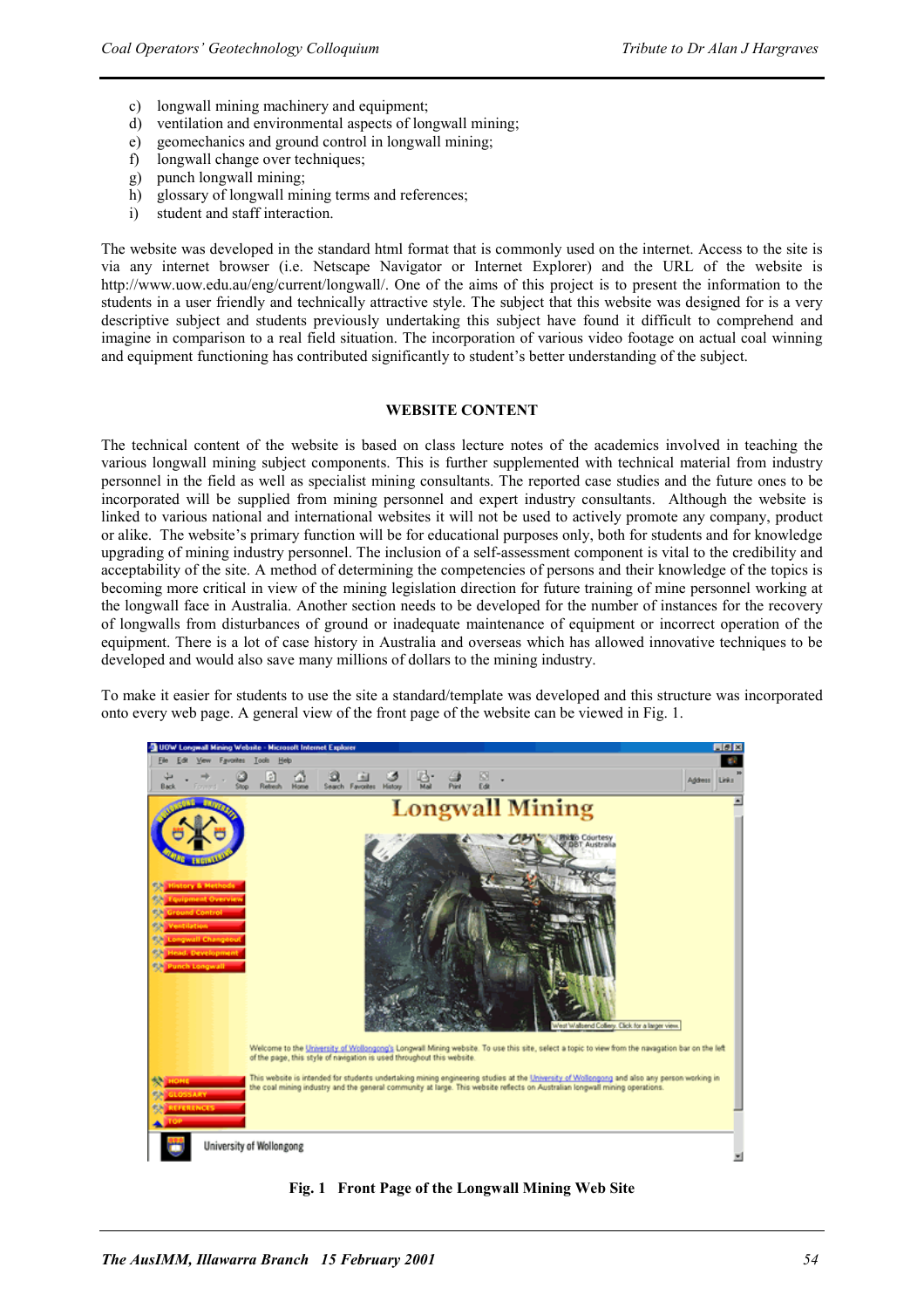The structure used for this website was as follows:

- i. **Universal Navigation System:** This system allows the users to move around the website with ease. The agreed system consists of a simple menu bar that is located in a column on the left-hand side of every page. At the top of the menu bar is the Mining Engineering logo of the University of Wollongong. Below the logo is a list of pages/modules that could be accessed from that particular page. To the left of each of the menu buttons is a mining icon (the well-known hammer and pick crossed) used to indicate the user's current location on the website by making the mining icon turn green. Located at the bottom of the menu bar on every page are the four 'global' navigation buttons:
	- HOME: Returns the user to the front page of the web site.
	- GLOSSARY: Takes the user to a comprehensive list of terms and their definitions that are associated with longwall mining.
	- REFERENCES: This button takes the user to a list of references that are associated with longwall mining, enabling the students using the web site to further research longwall mining from these particular references. The students can also check the University of Wollongong's on-line library catalogue to see if the references listed are available at the library.
	- TOP: This button allows the user to immediately return to the top of the viewed web page when they have scrolled down to the bottom of it.
- ii. **Content:** The content of the web page takes up the remaining space left from that used by the navigation system. The content is presented in such a manner as to allow the student to read about a particular topic and then view a graphical diagram of that topic. To accurately portray current longwall operations in Australia, the lecture material incorporated into the web site is well researched.

When the user accesses the site the index page in Fig. 1 is displayed on the computer screen. A banner is incorporated at the top of the index page that says "Longwall Mining". Beneath the banner is a photograph of a modern longwall face from a current Australian Longwall face operation. In the navigation bar of the index page there is a series of menu buttons for the various learning modules that are available to the viewer. The topics incorporated into this site are:

- a) *History and Methods:* This module provides an introduction into longwall mining in Australia and throughout the world. It incorporates a short introduction into the basic concepts of longwall mining and the various methods that can be used to extract coal by longwall mining. A unique feature of this module is that it contains details of every currently operating longwall face in Australia including:
	- longwall production figures for the last calendar year,
	- equipment used at each longwall mine site,
	- layout plan of each longwall site,
	- coal seam mined,
	- coal transportation,
	- method of underground access,
	- contact details of the sites.
	- geographical location, and
	- commencement date of longwall mining operations.
- b) *Equipment Overview:* A thorough description of longwall face equipment is described throughout longwall faces. These include;
	- coal shearer
	- coal plough
	- powered roof supports
	- armoured face conveyor
	- pantechnicon
	- beam stage loader
	- communications
	- environmental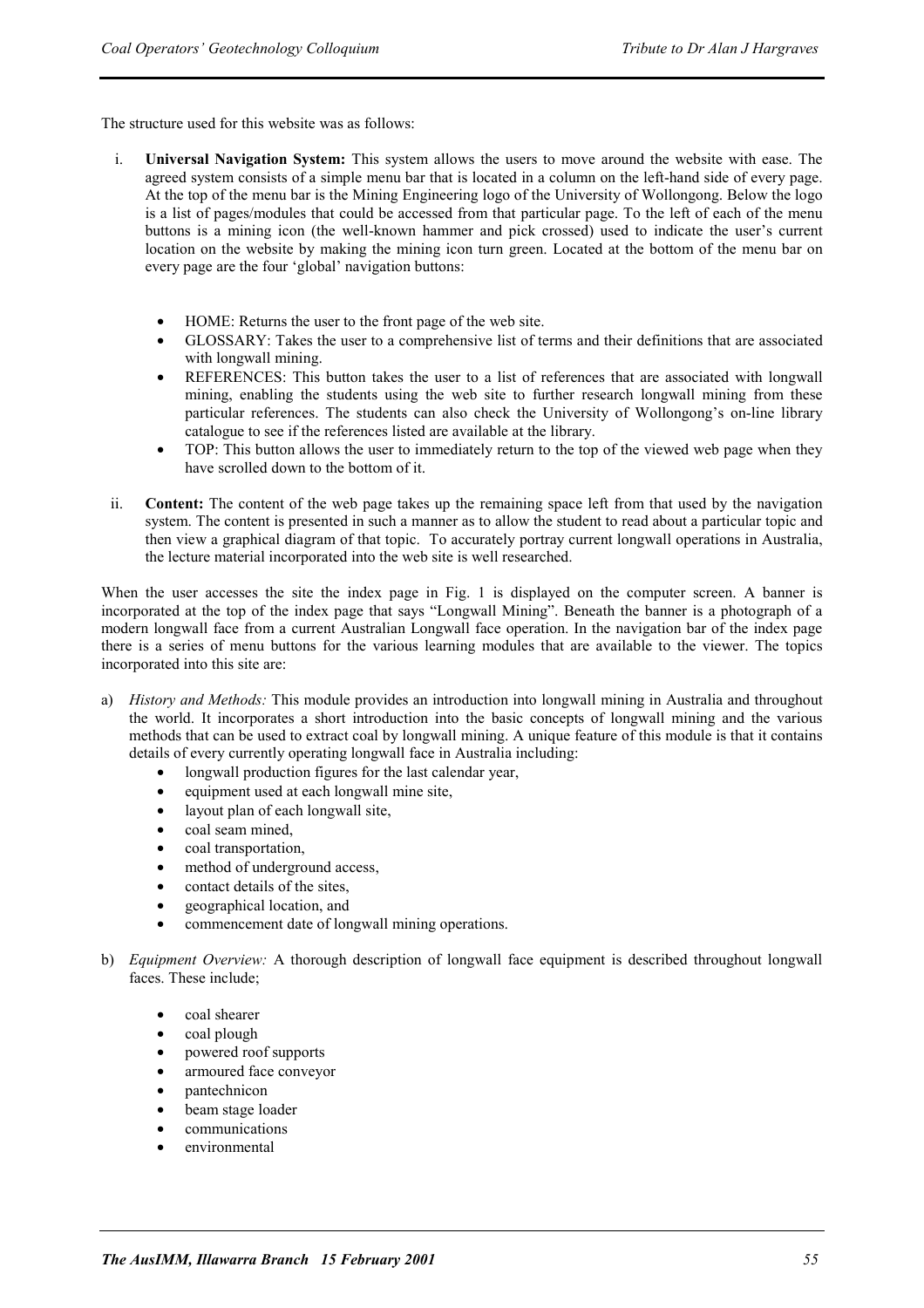- c) *Ground Control:* An important aspect of longwall mine design is to understand how the surrounding ground stratification reacts when a tunnel is driven in the strata. The general stress build up around a longwall panel is described and demonstrated graphically as shown in Fig. 2.
- d) *Ventilation:* The design of a ventilation system for a longwall mine is dependent upon the geological and atmospheric conditions found at each individual mine site. Many factors have to be considered to determine the most suitable system of ventilation.
- e) *Longwall Changeover:* Once a longwall panel has been fully extracted the longwall equipment is dismantled and moved to a new panel. This operation is called a longwall changeover
- f) *Punch Longwall*: A method of longwall mining from the highwall of an open cut operation, in which the stripping ratio far outweighs the production cost of coal mined as shown in Fig. 3.



**Fig. 2 Longwall Panel Abutment Stresses** 



**Fig. 3 Punch Longwall Mining**